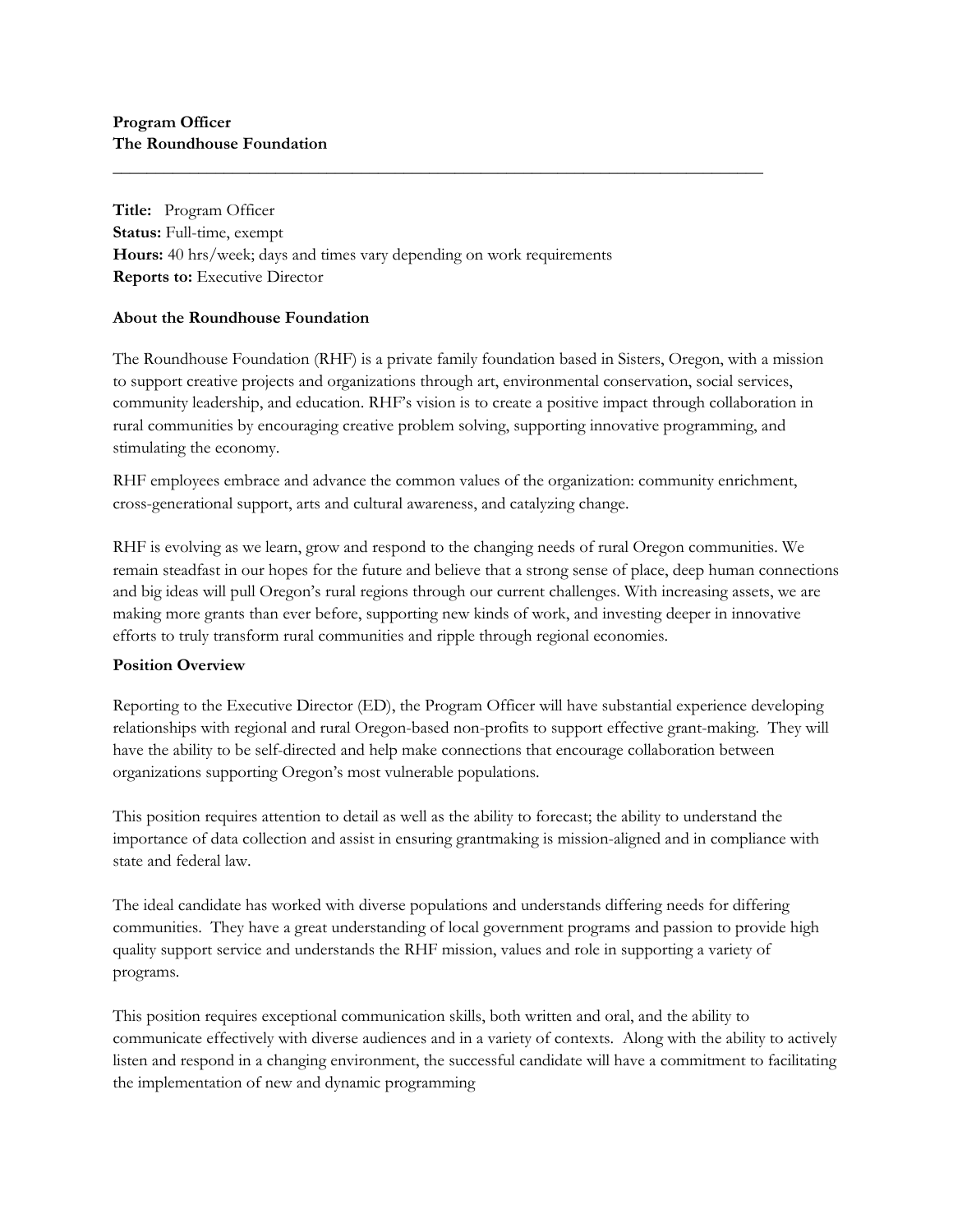This position will oversee a portion of the RHF grantmaking budget along with the ED and Trustees and will have a thorough understanding of RHF policies regarding program requirements and benefits.

The position is based in Sisters, Oregon.

### **Essential Functions**

- Cultivate new relationships with organizations in RHF's targeted demographic region and continue to develop relationships with current grantees to support effective grant-making.
- Maintain current RHF partner relationships.
- Ensure all applicants are eligible for funding based on IRS tax law and RHF Bylaws.
- Be one of the primary contacts for partner, stakeholder and grantee relationships with the organization.
- Establish new opportunities for grants by participating in community events, doing research, and working with other philanthropists in the region.
- Work closely with the ED and Trustees informing them of potential partnership and granting opportunities on a regular basis via electronic and interpersonal communications.
- Screen ongoing grant proposals/inquiries to assess fit with the Foundation's interests and funding priorities.
- Prepare written evaluations and funding recommendations for the Trustees consideration
- Foster the application process and helps coordinate with the Grants Manager to ensure due diligence is completed and partners have high levels of contact and service during the grant process.
- Represents RHF at a high level on regional workgroups related to philanthropy.
- Participates in meetings regarding programming and activities around the state as directed
- Occasional other duties on behalf of RHF as assigned

# **Minimum qualifications**

*A successful candidate will demonstrate a minimum of 5-7 years experience in each of the functional areas listed below. Additionally, they will embody the following personality traits and personal profile:*

- 5-7 years experience working with nonprofits in rural communities.
- Highly developed project management skills, including a proven ability to manage time while working with limited supervision to meet deadlines.
- Comfortable working within Microsoft Office programs; Google Suite and online meeting platforms.
- Ability to take initiative and anticipate information needed by board and staff members.
- A creative problem solver and innovative thinker with the ability to think outside the box and make connections between organizations.
- Excellent interpersonal skills; a team player who is collaborative, creative and demonstrates initiative.
- Excellent written and verbal communication skills, complete with detail and accuracy.
- Ability and willingness to travel regionally and nationally for site visits and meetings.
- Able to serve as a leader while taking direction as necessary;
- People-oriented; a warm personality that loves to make people feel supported and understood.
- Personal qualities of honesty, transparency, integrity, credibility, and a commitment to and passion for RHF's mission and vision.